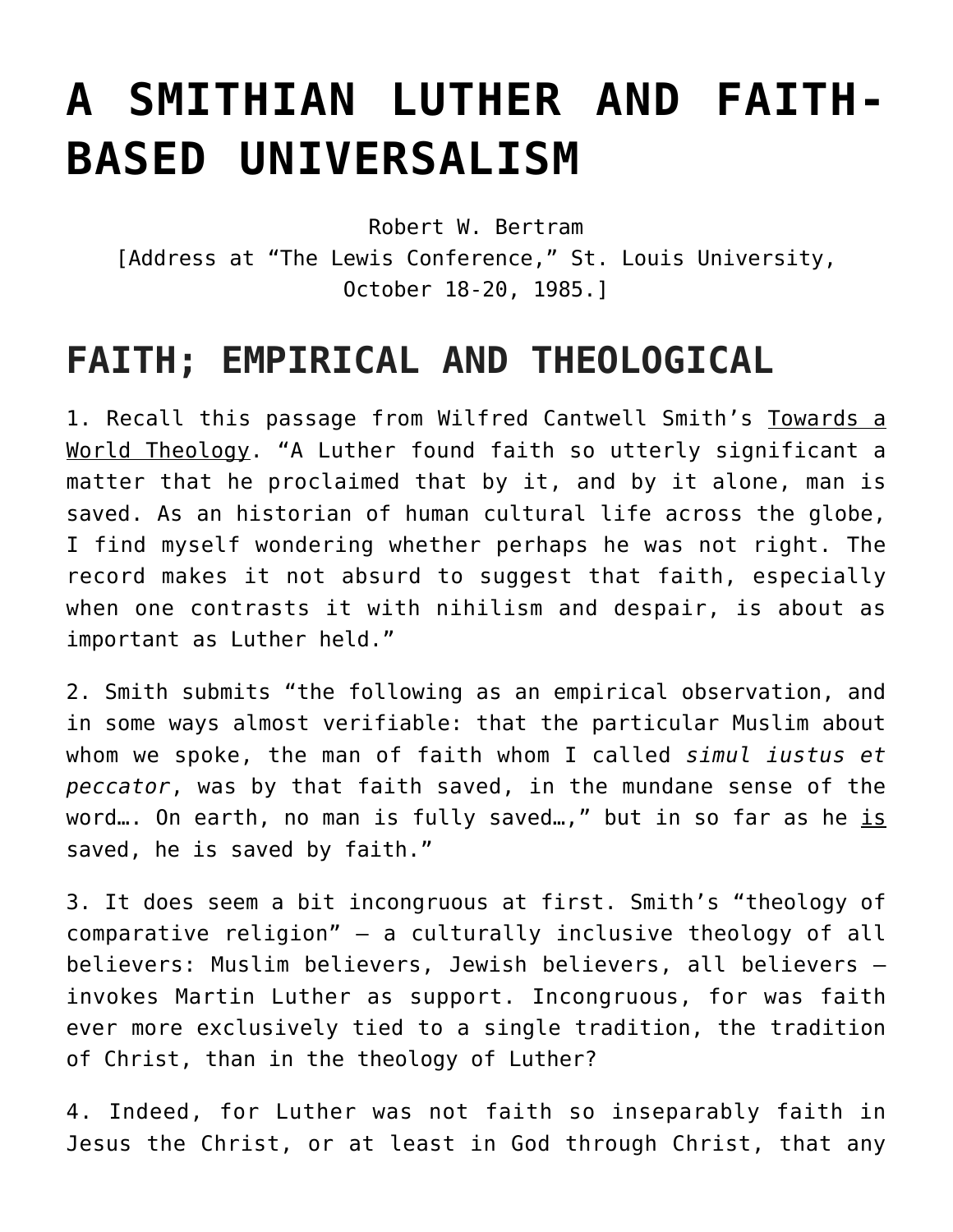theological definition of faith would be unimaginable without Christ as its *obiectum*? And would not all other faiths, because they are not in Christ, automatically be religions of "works" and therefore ineligible as "faith" at all? No, at least not automatically. That exclusivist Luther was not. For him faith was more generic than that.

5. Even a superficial reading of Luther must notice how attentive he was to pre-Christian believers within the Hebrew scriptures, how the Muslim faith of "the Turks," however "shameful," was at least less so than that of the current Christian establishment, how "faith of the heart" – later, Tillich's "ultimate concern" – is what makes any object, true or false, into either *Gott* or *Abgott*. All these phenomena are described as faith (*Glaube*).

6. Of course, Smith is not the first student of world religions, even the first one from Harvard, to find in Luther's preoccupation with faith a suggestive clue to religion in general, and a quite empirical clue. One of Smith's worthy predecessors in this approach was William James.

7. The question, however, as Smith is bold to press, is whether what is described as faith empirically also qualifies as faith theologically, that is, as "true" faith or "saving" faith. And is such a theological judgment at all accessible to empirical test?

8. I would not have expected Luther to be much help with these post-Reformation questions. But Smith's mention of him has served to remind me of statements by Luther which might at least help to sharpen and deepen our own questions.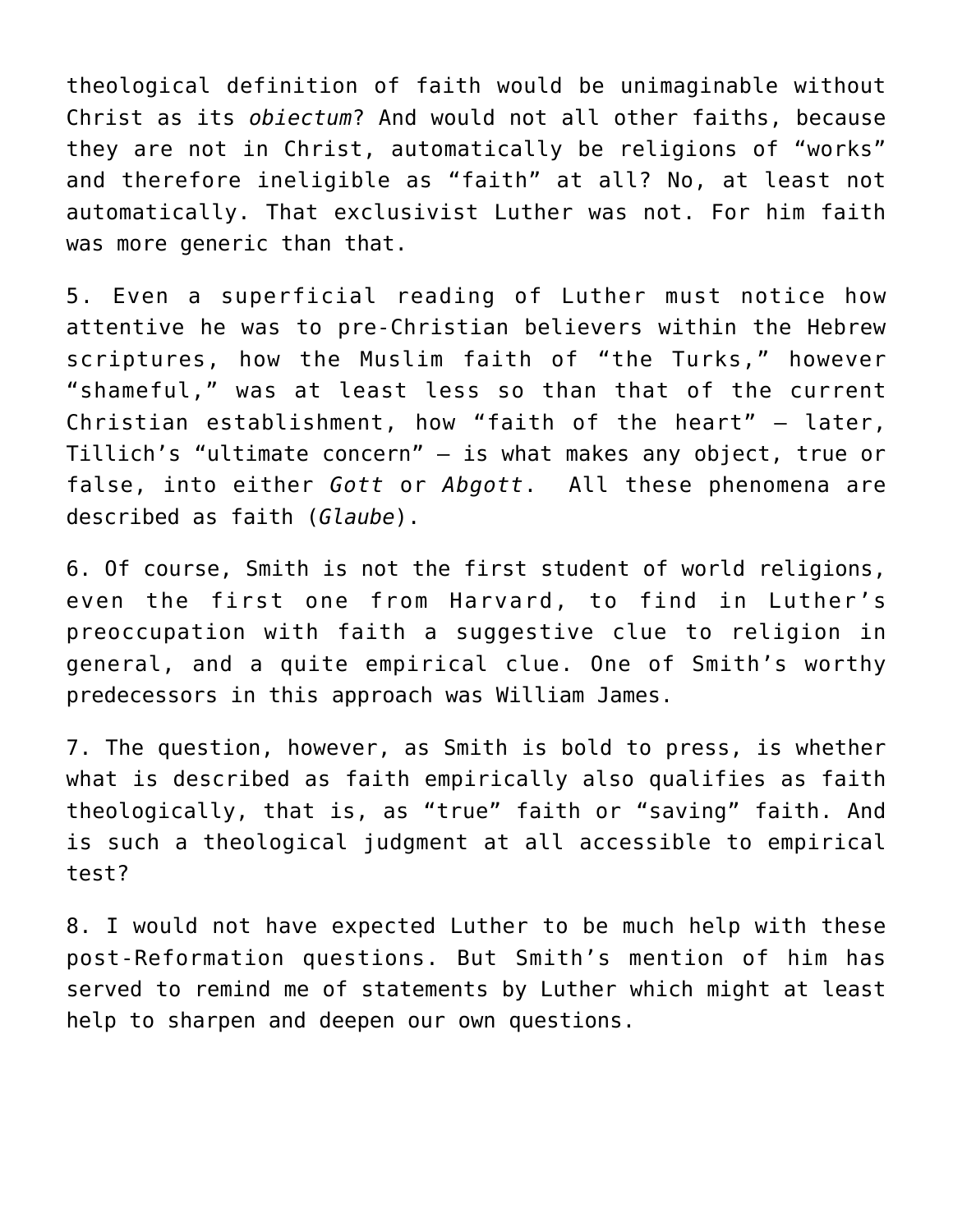# **LUTHER**

9. In his *De Servo Arbitrio* Luther considers the sort of spirituality defended by Erasmus: one which must always somehow be our own doing – admittedly enabled by divine grace, perhaps almost entirely, yet in some sense the responsible, freely willed act of the human subject; else the act is not "ours."

10. Luther's rejoinder is not that there are no such acts but rather that even such acts as ours, for all their outside help, cannot sustain the self-confidence we need before God — in short, faith.

11. What is required of us, says Luther, is that we "believe with certainty that we please God." For "the offense of unbelief lies precisely in having doubts about the favor of God, who wishes us to believe with the utmost possible certainty that he is favorable."

12. At issue at this point of the debate is Paul's reference to "the glory of God," of which fallen humans are said to be universally "devoid." (Romans 3:23) What would such "glorying in God," as Luther translates it, entail? "Now a person glories in God when he is certain that God is favorable to him and delights to look kindly upon him, so that the things he does are pleasing in God's sight, or if they are not, they are borne with and pardoned."

13. But isn't it precisely this "delighting in the divine approval of their lives that Erasmus' religious subjects, those conscientious and self-responsible "strivers" lack – and not only lack but would probably even abjure as presumptuous?

14. For good reason they would abjure such certitude, knowing as they do that their best efforts, however graced, are still far from God-pleasing. Their inability to count upon the divine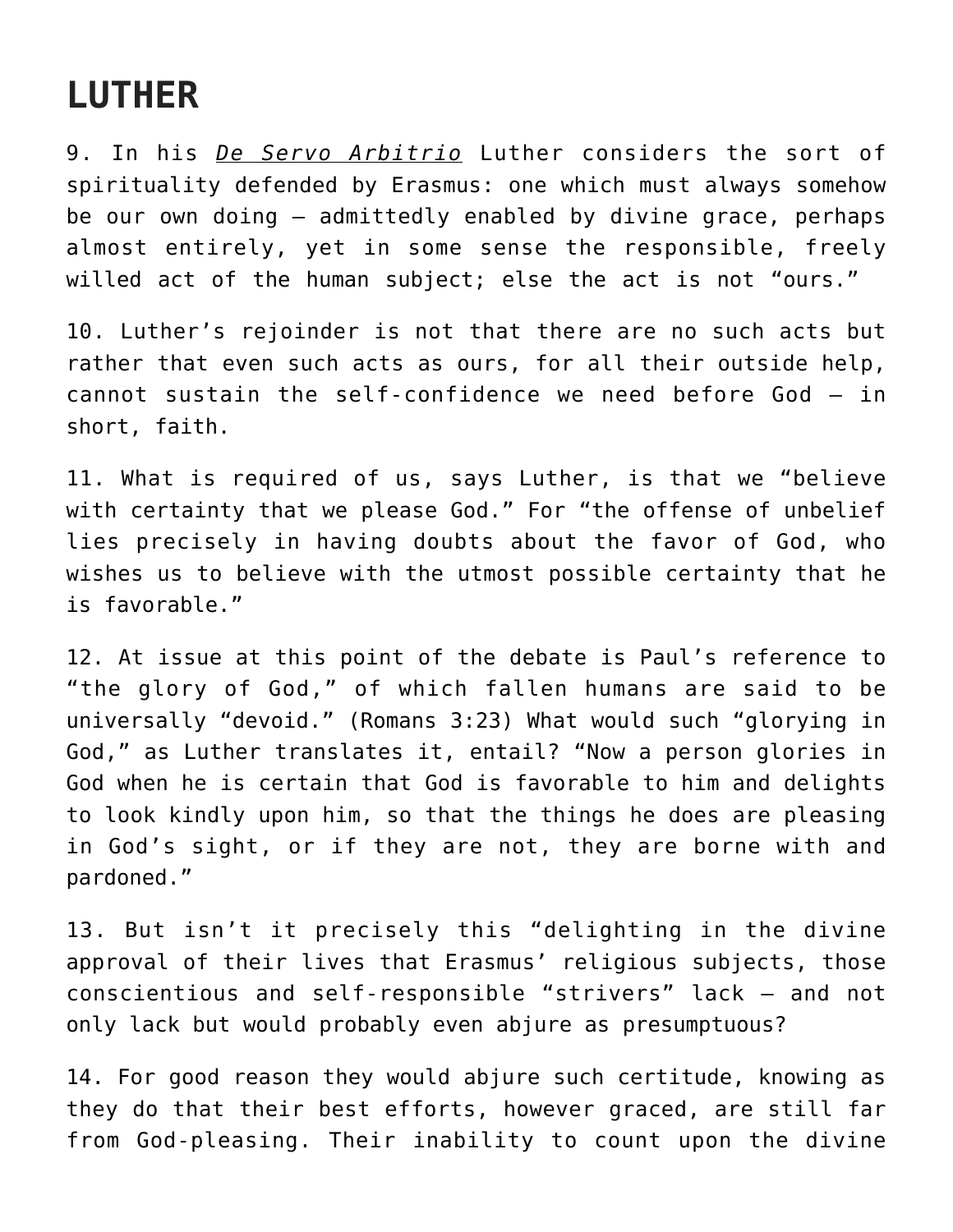pleasure is not first a psychic deficiency, a failure of will to believe, but a deficiency rather in autobiographical fact, in any ontic entitlement to trust. Their disbelief is principled.

15. By citing the testable experience of Erasmus' religious subjects themselves, Luther has advanced his rebuttal from a scriptural base to an empirical one. "Experience proves that [Paul] is right." He challenges Erasmus to ask precisely those who know they are ultimately responsible *coram Deo* for their own lives. "And if you are able to show me one who can sincerely and honestly say with regard to any effort or endeavor of his own, 'I know that this pleases God,' then I will admit defeat…."

16. So far Luther's procedure might resemble what Smith called "an empirical observation, and in some ways almost verifiable." A further stage in Luther's argument attempts what Smith, too, finds to be the necessary next step: how to relate the "empirical" to the "transcendent," how to infer from what people experience of God what is indeed true of God, "how to correlate [faith's] saving mundanely with its saving cosmically, ... for all eternity."

17. "Now," as Luther continues, "if this glory is lacking, so that the conscience dare not say for certain or with confidence that 'this pleases God'" – and that much conscientious unbelief, remember, Luther claims is empirically demonstrable – "then it is certain it does not please God. For as a man believes, so it is with him."

18. Notice, Luther's "transcendent" assumption is not just that "God is favorable" – that by itself would be too exclusively transcendent – but also that God "wishes us to believe with the utmost possible certainty that he is favorable." The divine favor is so internally related with the human response to it that a negation in the latter entails negation in the former. In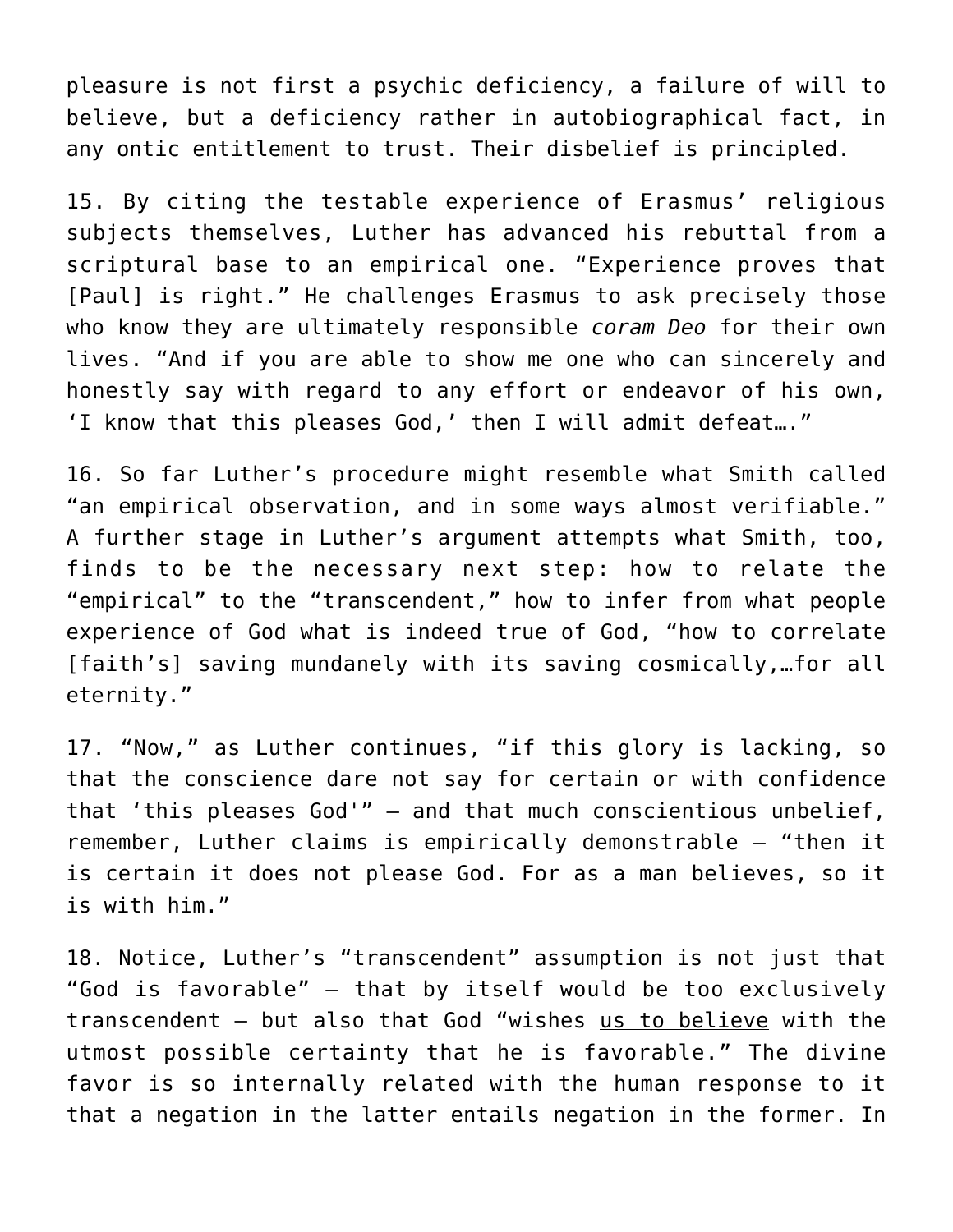this respect Luther is what Smith also wishes to be, a "nonbifurcationist." Human distrust and divine disfavor are as close and as synchronous as the two blades in Lonergan's "scissors."

19. It hardly needs saying, Luther's position is not subjectivism, auto-suggestion, as if wishful believing (or disbelieving) makes it so — a misunderstanding which Smith, too, is eager to allay about his own position.

20. It is not even a case of what Habermas and others employ as "the Thomas theorem," valid as that is: "What people believe is real is real in its consequences." The consequences which Luther sees involved in the matter of religious unbelief are, to use Smith's words, "cosmic" as well as "mundane" consequences, decidedly trans-subjective and even trans-social.

21. For Luther, as we said, the dilemma of faith – having to believe one's life is God-pleasing though in fact it is not — is not resolved by the mere gift of more faith. For such faith, no matter how fervent, would still be counterfactual. The prior need is for an actual human life, a quite historical life and death and resurrection which, though it is not the believers' own doing may still be viably their own — one which identifies them, *peccatores* though they are, as simultaneously and credibly *iusti*.

#### **LUTHER AND SMITH**

22. On that christological solution, or at least on its theological "necessity," Smith may well differ from Luther. And for both of them, I suspect, the difference would be critical. But on this much they would seem to agree: the one place where the "transcendent" and the "empirical" intersect is human "history," and in the specific history of Jesus the Christ  $$ there, at least – that intersection actualizes the divine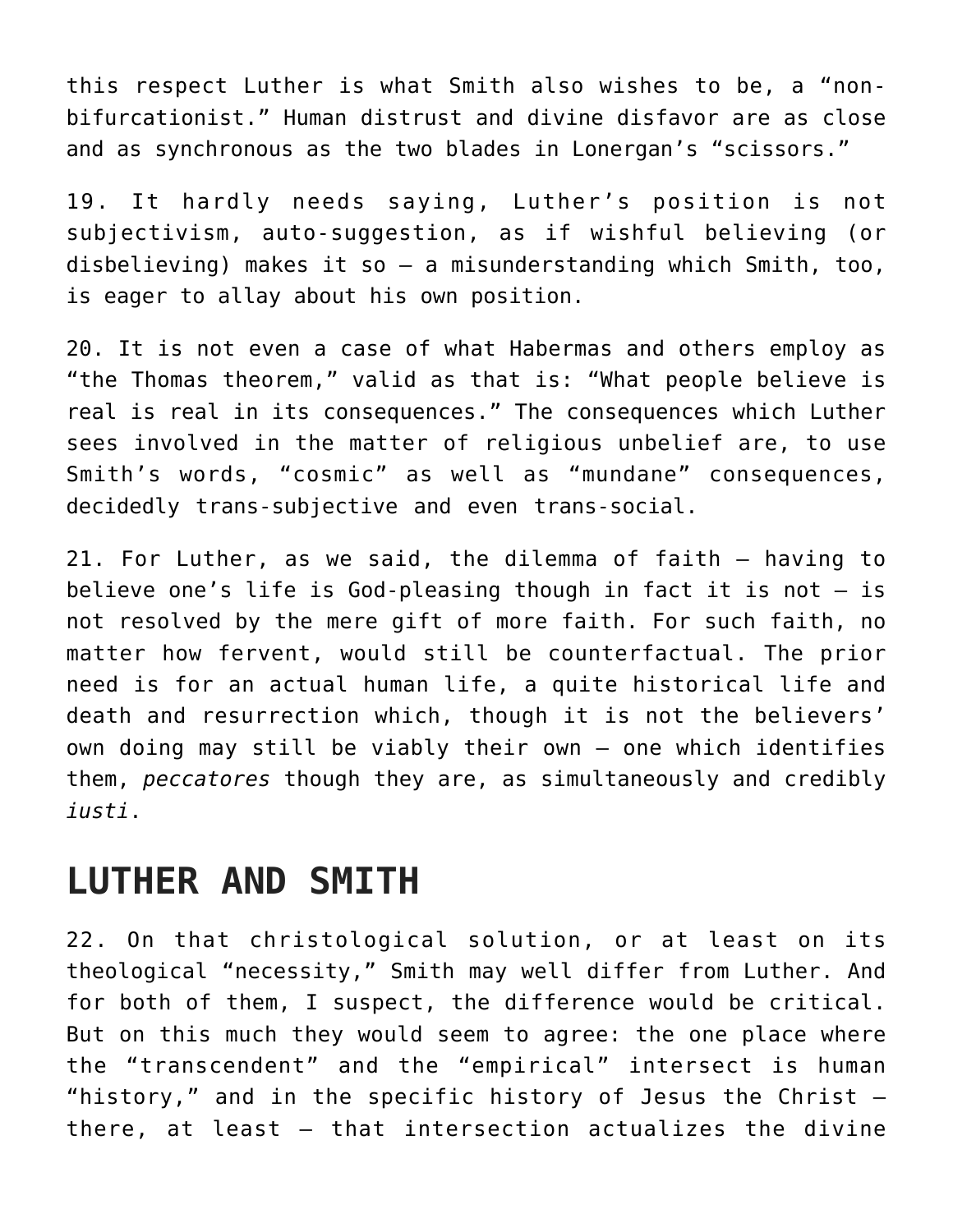compassion.

23. Smith can say that "Christians proclaimed that in Christ faith had become available to man." Luther would scarcely begrudge that, yet I imagine he would interpose that what became available in Christ was not first of all faith but rather a Way for people to be so pleasing to God  $-$  "on this earth!"  $-$  that already they could afford to believe they were pleasing.

24. It is only fair to admit that the above argument, Luther's against Erasmus, while it does indeed appeal to "experience" and from that experience derives a theological conclusion, nevertheless yields a conclusion which is negative.

25. True, we omitted Luther's sequel, which climaxes in a positive alternative, "a new creation by faith," and goes on to celebrate the Isaianic promise, "I [Yahweh] have been found by those who did not seek me, I have shown myself to those who did not ask for me." Whether this affirmtive antithesis is likewise derivable from "experience" deserves to be explored.

26. Even so, conclusions in theology are hardly inadmissible simply because they are negative. Smith, too, allows himself to adjudge objectionable theologies, including apostolic ones, as "wrong," indeed "blasphemous." Also in this respect, I suppose, he and Luther have something in common. Though eventually it may be each other whom they would hereticize (but perhaps not) there is some comfort in knowing that both of them reserve their severest criticism for heresy within their own tradition.

27. And what about negative criticism between religious traditions? Smith urges that in other respects we should emulate the modern scientific ethos, for instance its global universalism. Certainly he is right. And why not, we might add, emulate that ethos also in its mutual criticalness? All the more so as efforts are now made in critical theory to expand the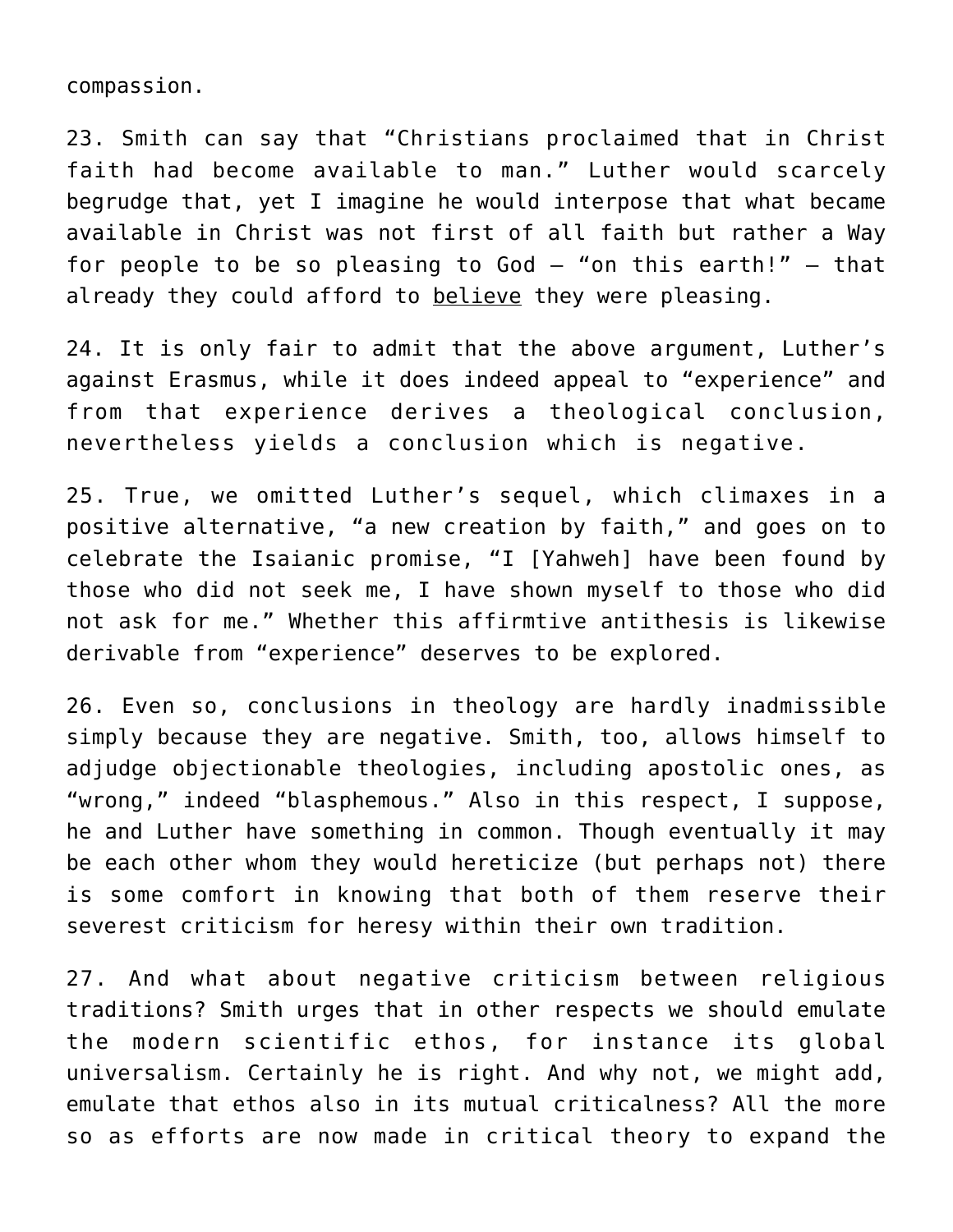range of science into what used to be quarantined as judgments of value? This reciprocal candor should not be inconceivable in Smith's kind of inter-religious "colloquy", inspired by a common transcending love.

## **GENERIC FAITH**

28. What might have escaped notice in the earlier quotations from Luther is that in speaking of faith he was not speaking only of Christian faith. His empirical challenge to Erasmus was about religious faith altogether, what Smith calls a universal "relation of man to God."

29. "Until Schleiermacher," Smith finds, "the faith of Christians was thought of simply as faith, not as one kind of faith, one out of many alternatives." Likewise when Luther claims that God "wishes us to believe with the utmost possible certainty that he is favorable," the "us" clearly embraces not only Christians but everyone.

30. This universalizing of faith, at least as a divine requirement, whether or not as human fact, should discourage the customary Christian exclusivism about faith, namely, that faith is to be expected only of Christians and that other religious cultures operate under lesser expectations – say, the "righteousness of works." If it is indeed "necessary," as Luther claimed, that every human person "believe with certainty that he pleases God," then this necessity as a divine expectation is all-inclusive, as the awareness of it may also be – or may become.

31. Similarly Smith thinks that faith, though it has been theologically central for Christianity especially, probably also for Islam, "will be central also to the theology of the future," worldwide. I seem to recall Ninian Smart's writing somewhere,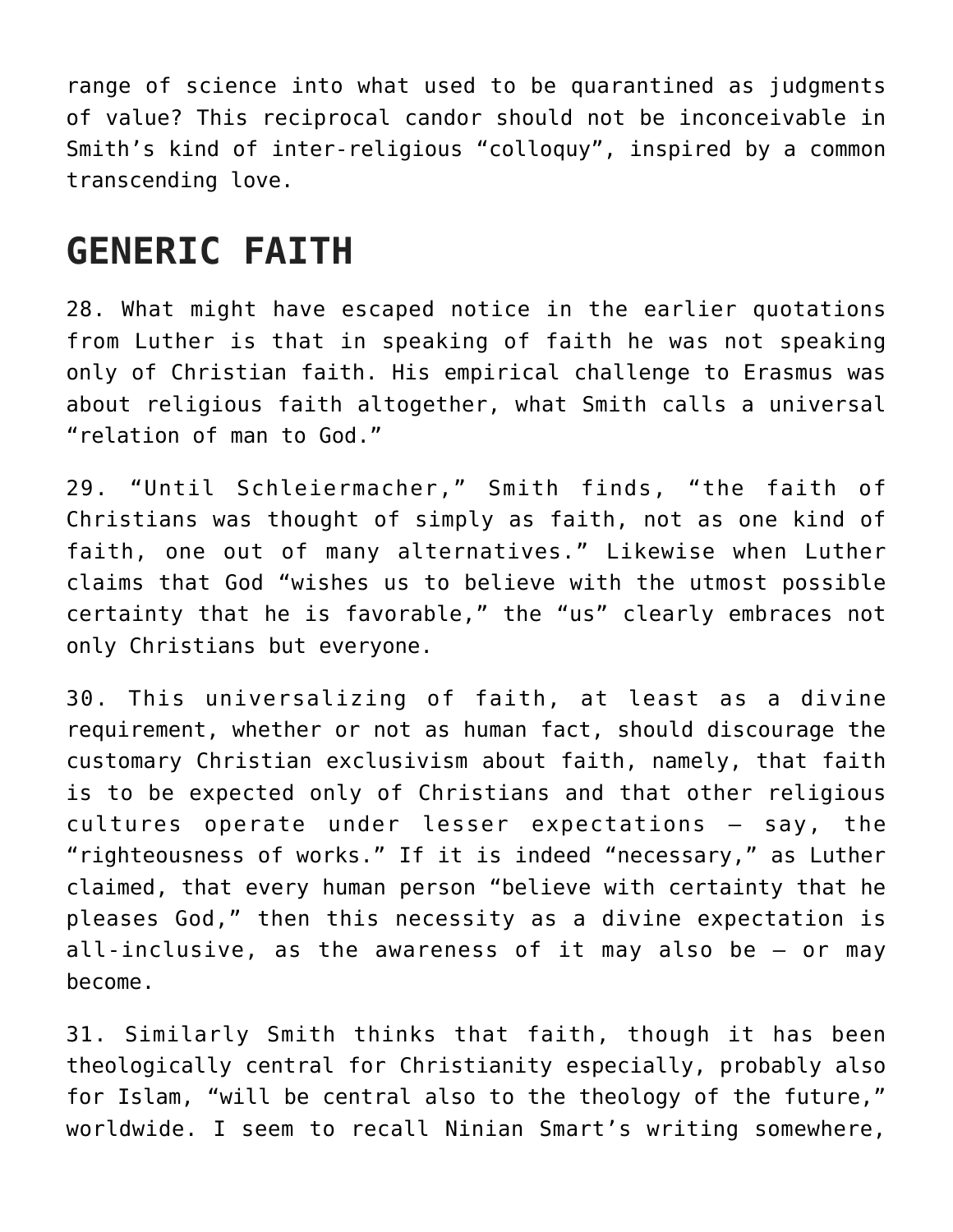only a few years ago, that the emphasis upon faith is distinctively Christian. More recently his Gifford Lectures, Beyond Ideology (favorably reviewed by Smith) speak freely of faith also in religious cultures other than Christian.

32. Also today's Christian theologians – theologians as different in other respects as Juan Luis Segundo and David Tracy – are seeking to locate common ground among the world's religious pluralities in a common "faith."

33. Comes now the question. Suppose that the faith which is to be expected of us all in any "theology of comparative religion" – a project I find not only compelling but endearing – is something more than Santayana's "animal faith," the pervasive human conviction that life is worth living after all." Suppose rather that the requisite faith is one by which the human creature "believes with certainty that he pleases God."

34. Question: is there not the massive risk that such a demanding notion of faith, once it is laid against the actual "experience" of the world's conscientiously religious, will have the sorry effect of pricing the inter-religious "colloquy" (or even the intra-Christian colloquy) quite out of the market?

35. In fact, is there not the further risk of discovering that those very religious traditions (including of course Christianity) which foster the highest expectations of faith are at the same time a major factor in proving such faith to be impossible, and thus a force instead for either cynicism or cheap compromises?

36. My own hunch is that those risks are real and formidable. And perhaps, given the ambitious emphasis upon faith which seems to be growing in the "theology of religions" movement, the risks by now may be irreversible. But I for one do not deplore those